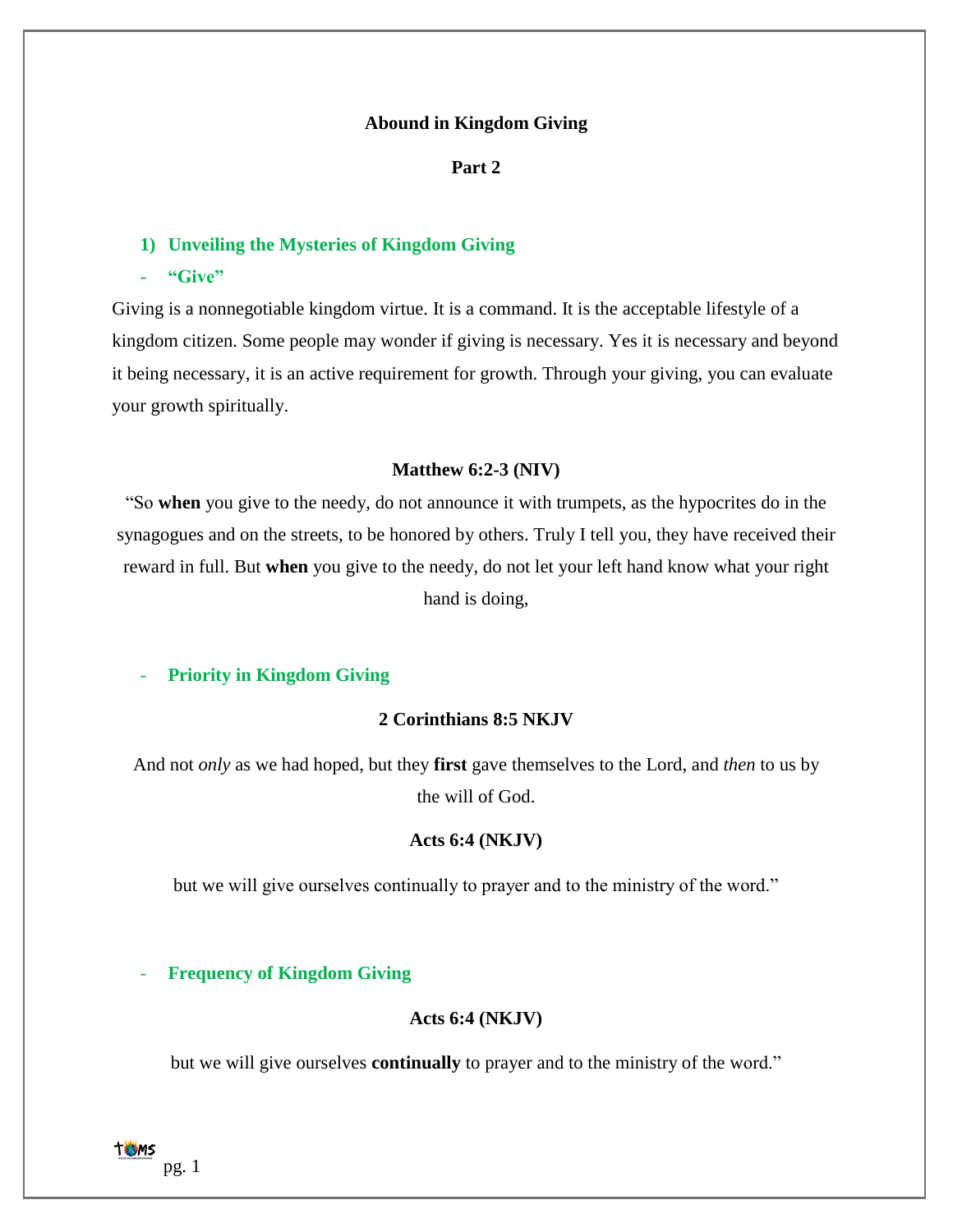### **Philippians 4:16 (NKJV)**

Even when I was in Thessalonica you sent help more than once.

## **Give daily**

If Jesus taught his disciple how to pray and told them to ask God to give them daily bread, it means there is a possibility of "giving daily" and receiving daily. In other words, Jesus was bringing to their attention a dimension of God that they may or may not have been aware of.

**Matthew 6:11 (NKJV) -** Give us this day our daily bread.

## - **Give at opportune times**

When Abraham gave Melchizedek, no one asked Him to do so. He sought an opportunity to give. From his giving, the principle of the tithe was exemplified. Do not say, I do not know when to give. It is your responsibility to seek out those opportunities.

#### **Genesis 14:20 (NKJV)**

And blessed be God Most High, Who has delivered your enemies into your hand." And he gave him a tithe of all.

### Give sacrificially

Jesus used the example of a widow's giving to exemplify sacrificial giving in the kingdom.

## **Luke 21:1-4 (NKJV)**

And He looked up and saw the rich putting their gifts into the treasury, and He saw also a certain poor widow putting in two mites. So He said, "Truly I say to you that this poor widow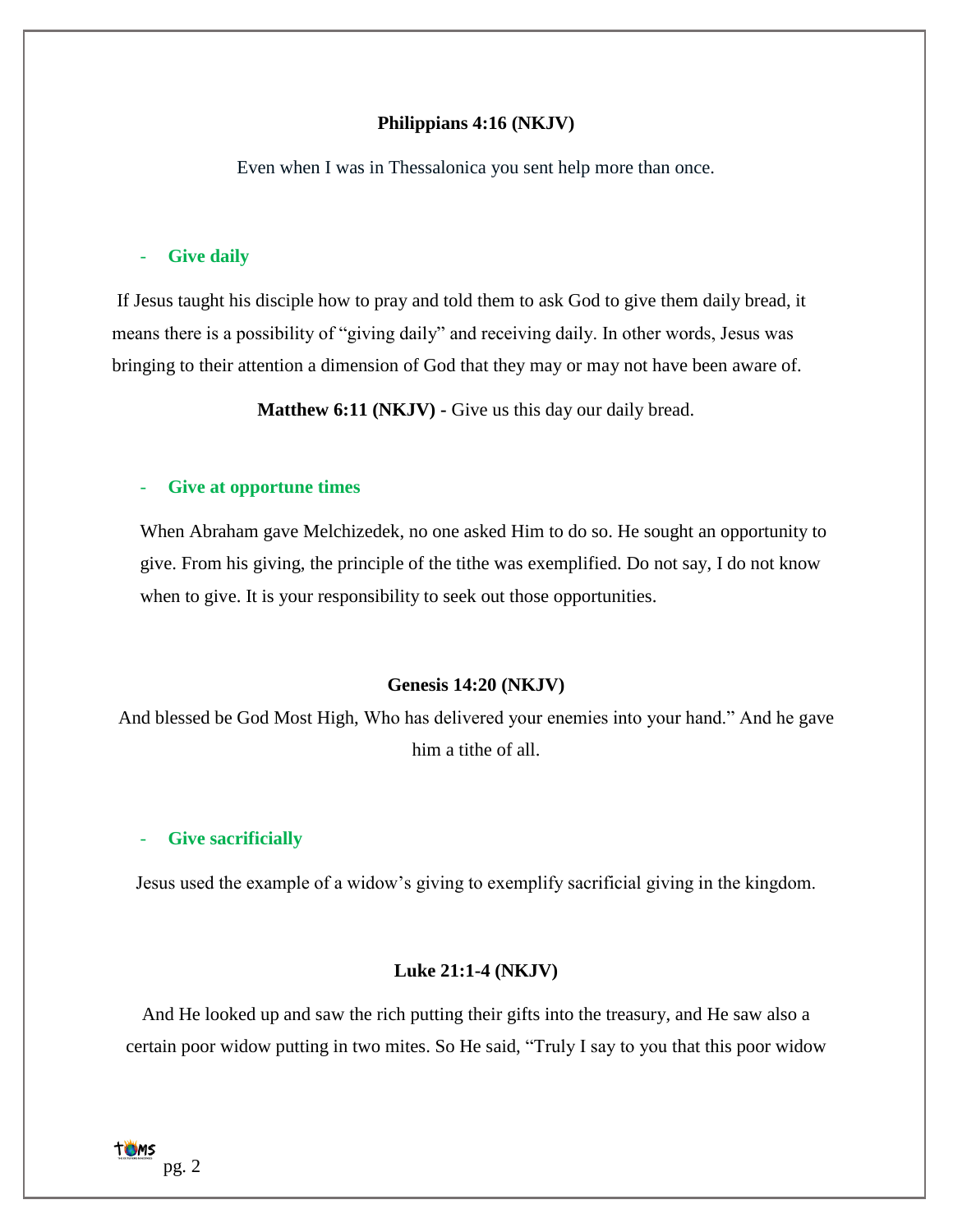has put in more than all; for all these out of their abundance have put in offerings for God, but she out of her poverty put in all the livelihood that she had."

## Give cheerfully

#### **2 Corinthians 9:7 (NKJV)**

Each one must give as he has decided in his heart, not reluctantly or under compulsion, for God loves a cheerful giver.

#### - **Give bountifully**

## **2 Corinthians 9:6 (NKJV)**

The point is this: whoever sows sparingly will also reap sparingly, and whoever sows bountifully will also reap bountifully.

### - **Give expecting a harvest**

## **Genesis 8:22 (NKJV)**

While the earth remains, seedtime and harvest, cold and heat, summer and winter, day and night, shall not cease."When you sow, expect to reap because it is a principle.

## **2) What Do We Give?**

Just to name a few;

**- We give yourself to the Lord (in studying the word, praying, fasting, services to God and to the house of God)**

## **2 Corinthians 8:4 (NKJV)**

And not *only* as we had hoped, but they **first gave themselves to the Lord**, and *then* to us by the will of God.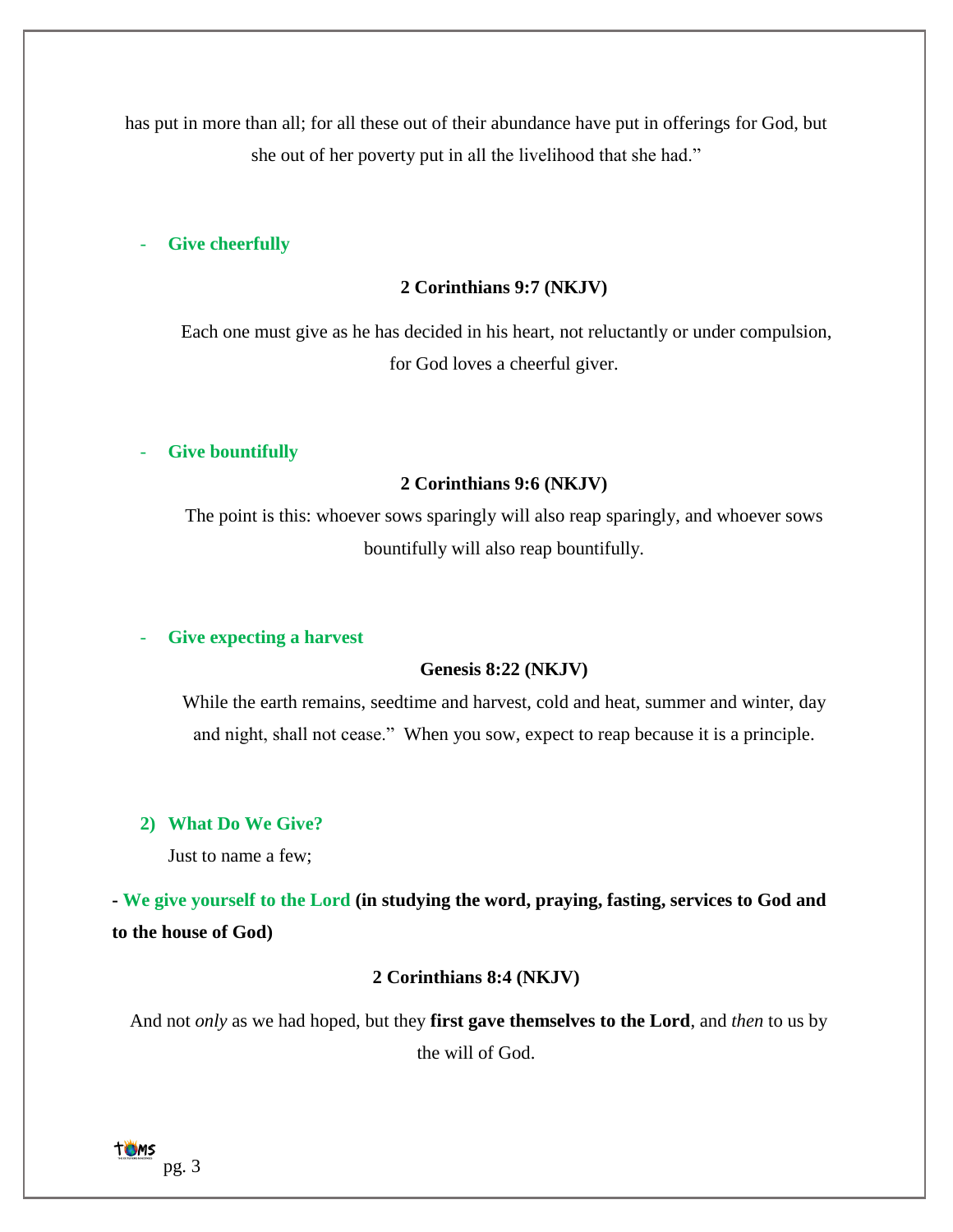## **Acts 6:4 (NKJV)**

but we will **give ourselves** continually to prayer and to the ministry of the word."

**- We "Forgive"**

## **[Mark](https://www.kingjamesbibleonline.org/Mark-11-25/) 11:25 (KJV)**

And when ye stand praying, **forgive,** if ye have ought against any: that your Father also which is in heaven may forgive you your trespasses.

## **[Ephesians](https://www.kingjamesbibleonline.org/Ephesians-4-32/) 4:32 (KJV)**

And be ye kind one to another, tenderhearted, **forgiving** one another, even as God for Christ's sake hath forgiven you.

## **[Matthew](https://www.kingjamesbibleonline.org/Matthew-6-15/) 6:15 (KJV)**

But if ye **forgive** not men their trespasses, neither will your Father forgive your trespasses.

**- We give "tithes", "offerings" and "first fruits"**

**- We give "finances"**

## **Philippians 4:15 (TPT)**

For I want you to know that the Philippian church was the only church that supported me in the beginning as I went out to preach the gospel. You were the only church that sowed into me **financially**,

## **Luke 8:3b (TPT)**

Many other women who supported Jesus' ministry from their own **personal finances** also traveled with him.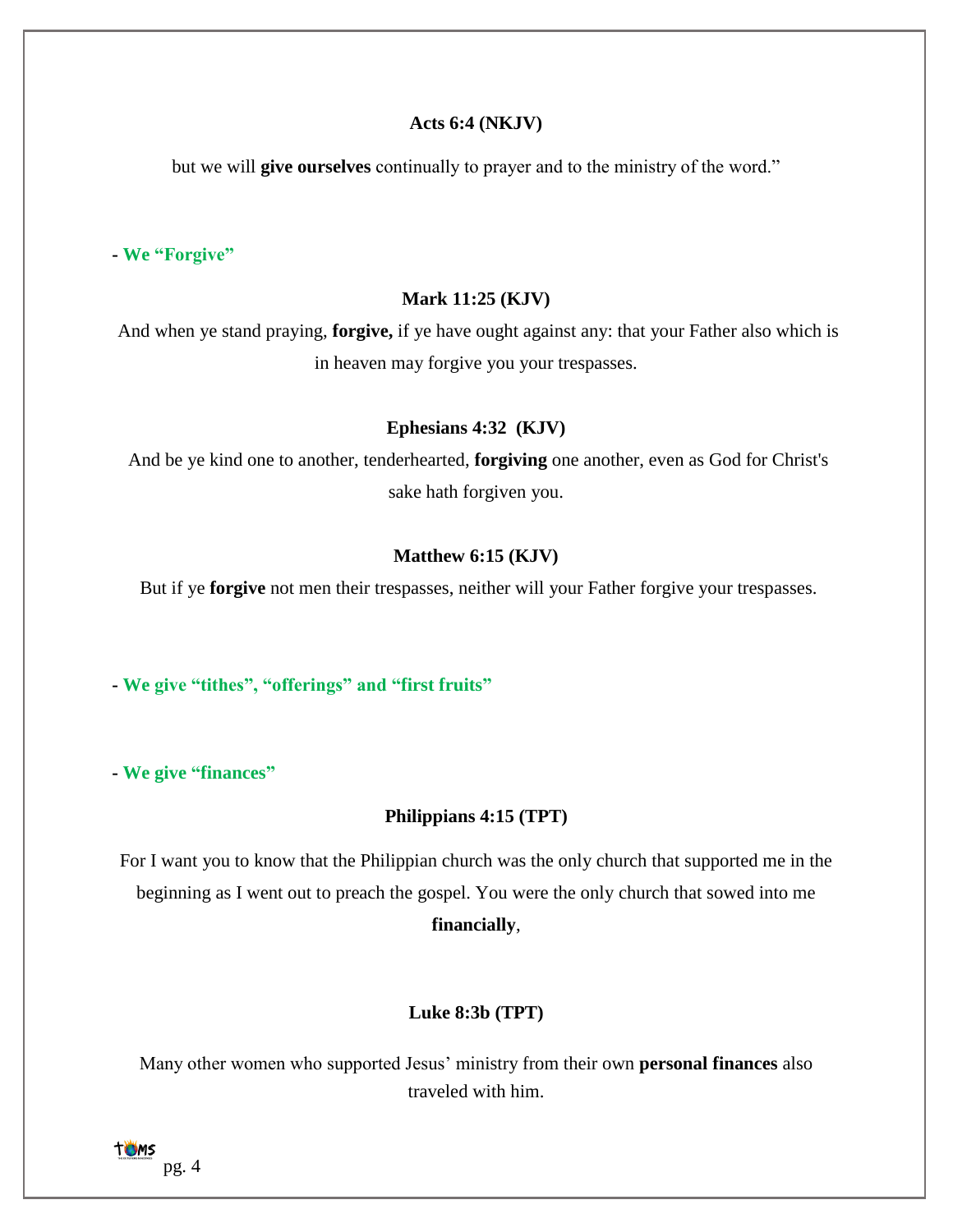**- We give "thanks"**

# **1 Thessalonians 5:18 (NIV)**

**Give thanks** in all circumstances; for this is God's will for you in Christ Jesus.

**- We give "respect" and "honor"**

# **Romans 13:7 (NLT)**

Give to everyone what you owe them: Pay your taxes and government fees to those who collect them, and **give respect and honor** to those who are in authority.

**- We give "greetings"**

## **Philippians 4:21-22 (NLT)**

**Give my greetings** to each of God's holy people—all who belong to Christ Jesus. The brothers who are with me send you their greetings. And all the rest of God's people send you greetings, too, especially those in Caesar's household.

# **3) Whom Do You Give?**

- **Give to your family** 

# **1 Timothy 1:8 (NKJV)**

If anyone does not provide for his own, and especially for those of his household, he has denied the faith and is worse than an unbeliever.

Give to your instructors (prophets, teachers, pastors, evangelists, etc.)

**Galatians 6:6 (NKJV)**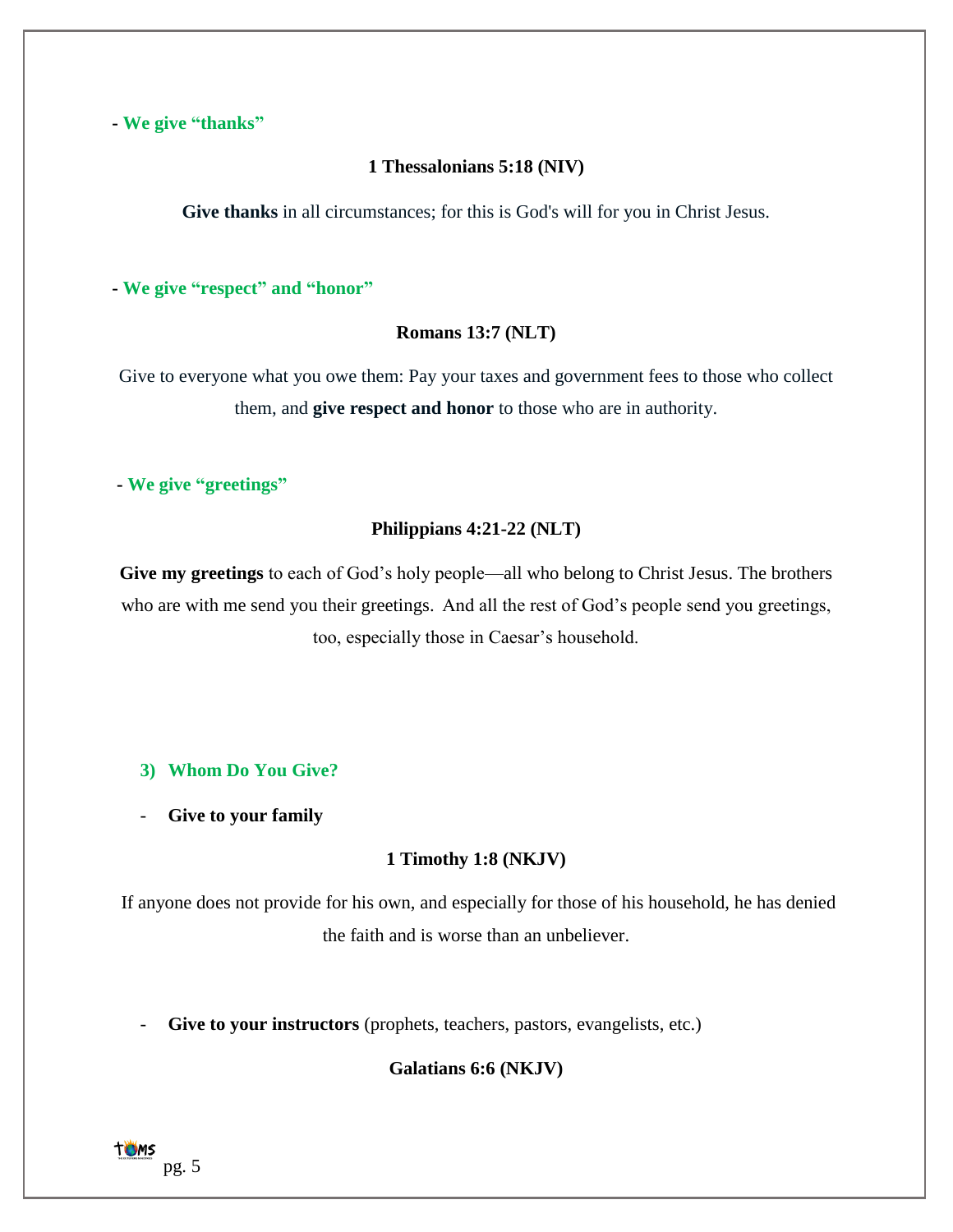Nevertheless, the one who receives instruction in the word should share all good things with their instructor.

## - **Give to advance kingdom projects**

## **Philippians 4:15-20 (NKJV)**

Now you Philippians know also that in the beginning of the gospel, when I departed from Macedonia, no church shared with me concerning giving and receiving but you only. For even in Thessalonica you sent *aid* once and again for my necessities. Not that I seek the gift, but I seek the fruit that abounds to your account. Indeed I have all and abound. I am full, having received from Epaphroditus the things *sent* from you, a sweet-smelling aroma, an acceptable sacrifice, well pleasing to God. And my God shall supply all your need according to His riches in glory by Christ Jesus. Now to our God and Father *be* glory forever and ever. Amen.

### Give to the needy

## **Matthew 6:2a and 3a (NLT)**

When you give to someone in need...

But when you give to someone in need…

### **4) Attitude of a giver/receiver**

The attitude of a giver and a receiver should be that of willingness. The Father willingly gave. The expectation is that we should willingly receive.

## **John 3:16 (NKJV)**

For God so loved the world that He gave His only begotten Son, that whoever believes in Him should not perish but have everlasting life.